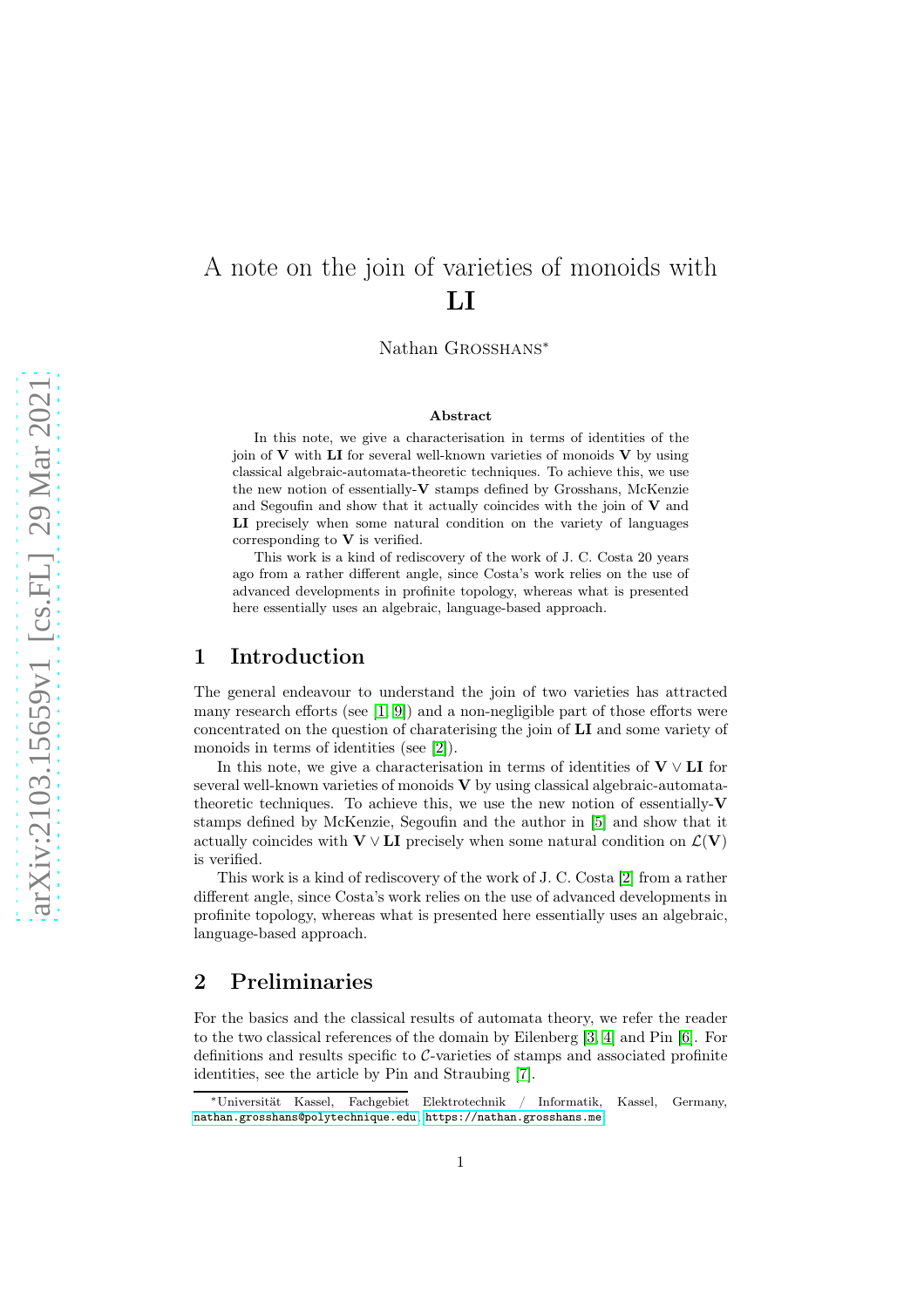Note that if **V** is a variety of monoids, then  $\langle V \rangle_{all}$  is the *all*-variety of stamps of all stamps  $\varphi: \Sigma^* \to M$  such that  $M \in \mathbf{V}$ . Note that in that case, the variety of languages corresponding to  $V$  is exactly the *all*-variety of languages corresponding to  $\langle V \rangle_{all}$ .

Similarly, if **V** is a variety of semigroups, then  $\langle V \rangle_{ne}$  is the ne-variety of stamps of all stamps  $\varphi: \Sigma^* \to M$  such that  $\varphi(\Sigma^+) \in \mathbf{V}$ . In that case, we consider  $\mathcal{L}(\mathbf{V})$  to be the ne-variety of languages corresponding to  $\langle \mathbf{V} \rangle_{ne}$ .

The variety LI of finite locally trivial semigroups is well-known to be defined by the identity  $x^{\omega} y x^{\omega} = x^{\omega}$  and such that  $\mathcal{L}(LI)$  is the class of languages that are Boolean combinations of languages of the form  $u\Sigma^*$  or  $\Sigma^*u$  for  $\Sigma$  any alphabet and  $u \in \Sigma^+$ , or equivalently the class of languages of the form  $U\Sigma^* V \cup W$  with  $U, V, W \subseteq \Sigma^*$  finite for  $\Sigma$  any alphabet (see [6, p. 38]).

Given some variety of monoids V, the join of V and LI, denoted by  $V \vee LI$ , is the inclusion-wise smallest variety of semigroups containing both  $V$  and  $LI$ . In fact, a finite semigroup S belongs to  $V \vee L I$  if and ony if there exist  $M \in V$ and  $T \in \mathbf{LI}$  such that S divides the semigroup  $M \times T$ . (See [4, Chapter V, Exercise 1.1].)

<span id="page-1-1"></span>**Proposition 2.1.** Let V be a variety of monoids. Then  $\mathcal{L}(V \vee LI)$  is the inclusion-wise smallest ne-variety of languages containing both  $\mathcal{L}(\mathbf{V})$  and  $\mathcal{L}(\mathbf{LI})$ and is equal to the Boolean closure of  $\mathcal{L}(\mathbf{V}) \cup \mathcal{L}(\mathbf{LI}).$ 

# 3 Essentially-V stamps

In this section, we give a characterisation of essentially- $V$  stamps (defined in [\[5\]](#page-11-2)), for  $V$  a variety of monoids, in terms of identities. We first recall the definition.

**Definition 3.1.** Let **V** be a variety of monoids. Let  $\varphi: \Sigma^* \to M$  be a stamp from an alphabet  $\Sigma$  to a finite monoid M. Let s be the stability index of  $\varphi$ .

We say that  $\varphi$  is *essentially*-**V** whenever there exists a stamp  $\mu: \Sigma^* \to N$ with  $N \in V$  such that for all  $u, v \in \Sigma^*$ , we have

$$
\mu(u) = \mu(v) \Rightarrow (\varphi(xuy) = \varphi(xvy) \quad \forall x, y \in \Sigma^s) .
$$

We will denote by  $EV$  the class of all essentially- $V$  stamps.

Now, we give an equivalent condition for a stamp to be essentially- $V$ , based on a specific congruence depending on that stamp.

**Definition 3.2.** Let  $\varphi: \Sigma^* \to M$  for  $\Sigma$  an alphabet and M a finite monoid be a stamp and let s be its stability index. We define the equivalence relation  $\equiv_{\varphi}$ on  $\Sigma^*$  by  $u \equiv_{\varphi} v$  for  $u, v \in \Sigma^*$  whenever  $\varphi(xuy) = \varphi(xvy)$  for all  $x, y \in \Sigma^{\geq s}$ .

<span id="page-1-0"></span>**Proposition 3.3.** Let  $\varphi: \Sigma^* \to M$  for  $\Sigma$  an alphabet and M a finite monoid be a stamp. Then  $\equiv_{\varphi}$  is a congruence of finite index and for any variety of monoids **V**, we have  $\varphi \in \mathbf{EV}$  if and only if  $\Sigma^* / \equiv_{\varphi} \in \mathbf{V}$ .

*Proof.* Let us denote by s the stability index of  $\varphi$ .

The equivalence relation  $\equiv_{\varphi}$  is a congruence because given  $u, v \in \Sigma^*$  verifying  $u \equiv_{\varphi} v$ , for all  $\alpha, \beta \in \Sigma^*$ , we have  $\alpha u \beta \equiv_{\varphi} \alpha v \beta$  since for any  $x, y \in \Sigma^{\geq s}$ , it holds that  $\varphi(x\alpha u\beta y) = \varphi(x\alpha v\beta y)$  because  $x\alpha, \beta y \in \Sigma^{\geq s}$ . Furthermore, this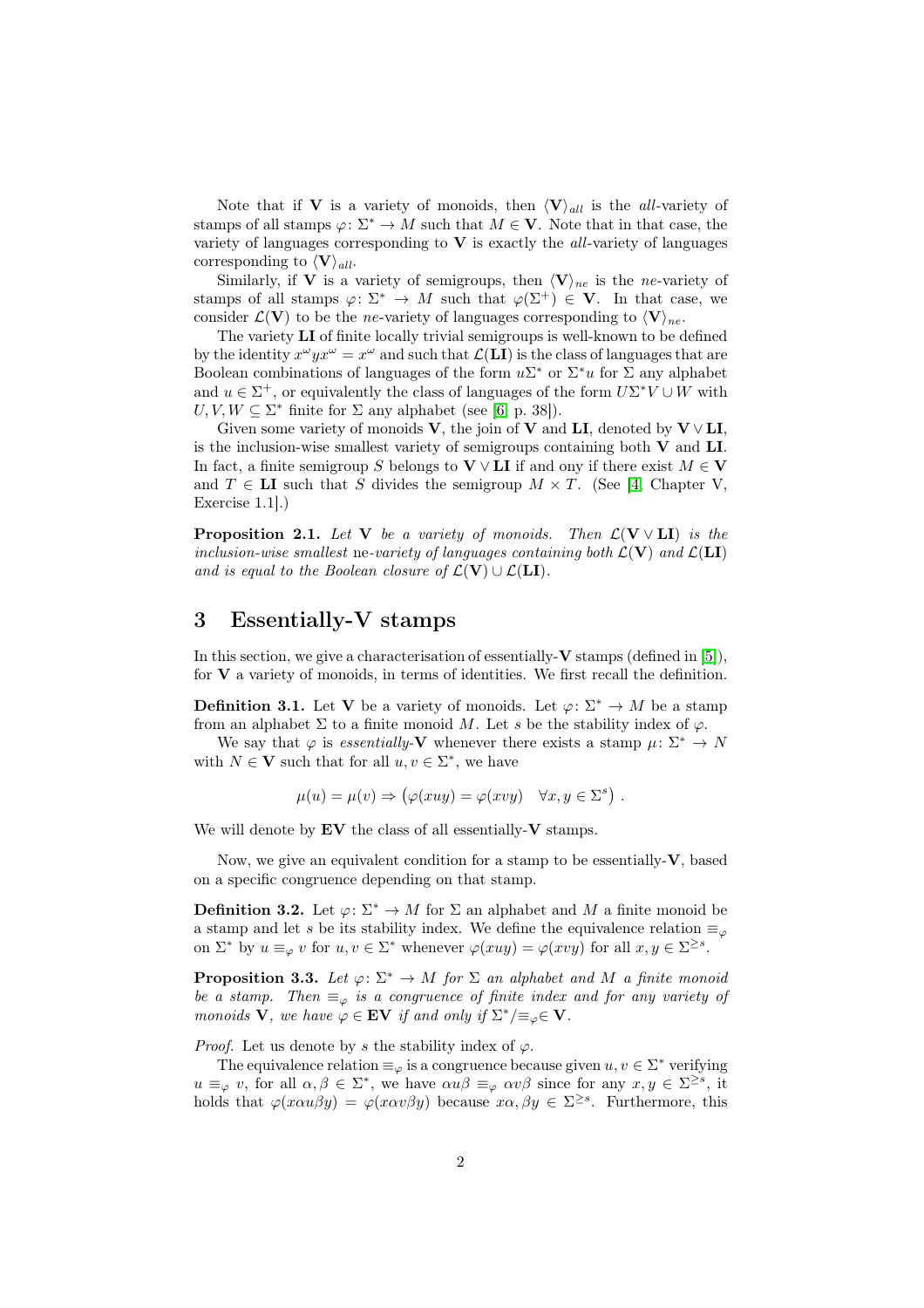congruence is of finite index because for all  $u, v \in \Sigma^*$ , we have that  $\varphi(u) = \varphi(v)$ implies  $u \equiv_{\varphi} v$ .

Let now **V** be a variety of monoids. Assume first that  $\Sigma^* / \equiv_{\varphi} \in \mathbf{V}$ . It is quite direct to see that  $\varphi \in \mathbf{EV}$ , as the stamp  $\mu \colon \Sigma^* \to \Sigma^* / \equiv_{\varphi}$  defined by  $\mu(w) = [w]_{\equiv_{\varphi}}$  for all  $w \in \Sigma^*$  witnesses this fact. Assume then that  $\varphi \in \mathbf{EV}$ . This means that there exists a stamp  $\mu: \Sigma^* \to N$  with  $N \in V$  such that for all  $u, v \in \Sigma^*$ , we have

$$
\mu(u) = \mu(v) \Rightarrow (\varphi(xuy) = \varphi(xvy) \quad \forall x, y \in \Sigma^s) .
$$

Now consider  $u, v \in \Sigma^*$  such that  $\mu(u) = \mu(v)$ . For any  $x, y \in \Sigma^{\geq s}$ , we have that  $x = x_1 x_2$  with  $x_1 \in \Sigma^*$  and  $x_2 \in \Sigma^s$  as well as  $y = y_1 y_2$  with  $y_1 \in \Sigma^s$ and  $y_2 \in \Sigma^*$ , so that  $\varphi(xuy) = \varphi(x_1)\varphi(x_2uy_1)\varphi(y_2) = \varphi(x_1\varphi(x_2vy_1)\varphi(y_2) =$  $\varphi(xvy)$ . Hence,  $u \equiv_{\varphi} v$ . Therefore, for all  $u, v \in \Sigma^*$ , we have that  $\mu(u) = \mu(v)$ implies  $u \equiv_{\varphi} v$ , so we can define the application  $\alpha \colon N \to \Sigma^* / \equiv_{\varphi}$  such that  $\alpha(\mu(w)) = [w]_{\equiv_{\alpha}}$  for all  $w \in \Sigma^*$ . It is easy to check that  $\alpha$  is actually a surjective morphism. Thus, we can conclude that  $\Sigma^*/\equiv_\varphi$ , which divides N, belongs to V.  $\Box$ 

Using this equivalent condition, we prove that given a set of  $ne$ -identities defining  $\langle V \rangle_{all}$  for some variety of monoids V, we get a set of ne-identities defining  $EV$ , which actually shows that  $EV$  is an ne-variety of stamps along the way.

**Proposition 3.4.** Let  $V$  be a variety of monoids and let  $E$  be a set of identities such that  $\langle V \rangle_{\text{all}} = [E]_{\text{ne}}$ . Then

$$
\mathbf{EV} = [x^{\omega}yuzt^{\omega} = x^{\omega}yvzt^{\omega} \mid u = v \in E, x, y, z, t \notin \text{alph}(u) \cup \text{alph}(v)]_{\text{ne}}.
$$

Proof. Let

$$
F = \{x^{\omega}yuzt^{\omega} = x^{\omega}yvzt^{\omega} \mid u = v \in E, x, y, z, t \notin \text{alph}(u) \cup \text{alph}(v)\} .
$$

Central to the proof is the following claim.

<span id="page-2-0"></span>Claim 3.5. Let  $\varphi: \Sigma^* \to M$  for  $\Sigma$  an alphabet and M a finite monoid be a stamp. Consider the stamp  $\mu: \Sigma^* \to \Sigma^* / \equiv_{\varphi}$  defined by  $\mu(w) = [w]_{\equiv_{\varphi}}$  for all  $w \in \Sigma^*$ . It holds that for all  $u, v \in \Sigma^*$ ,

$$
\widehat{\mu}(u) = \widehat{\mu}(v) \Leftrightarrow (\widehat{\varphi}(\alpha^{\omega}\beta u \gamma \delta^{\omega}) = \widehat{\varphi}(\alpha^{\omega}\beta v \gamma \delta^{\omega}) \quad \forall \alpha, \beta, \gamma, \delta \in \Sigma^+).
$$

Using this claim, we can prove that  $\mathbf{EV} = \llbracket F \rrbracket_{ne}$ .

Inclusion from left to right. Let  $\varphi: \Sigma^* \to M$  for  $\Sigma$  an alphabet and M a finite monoid be a stamp in EV. Consider the stamp  $\mu : \Sigma^* \to \Sigma^* / \equiv_{\varphi}$  defined by  $\mu(w) = [w]_{\equiv_{\varphi}}$  for all  $w \in \Sigma^*$ . Since  $\varphi \in \mathbf{EV}$ , Proposition [3.3](#page-1-0) tells us that  $\Sigma^*/\equiv_\varphi \in \mathbf{V}$ , hence  $\mu \in \langle \mathbf{V} \rangle_{all}$ .

Let us consider any identity  $x^{\omega}yuzt^{\omega} = x^{\omega}yvzt^{\omega} \in F$ . It is thus defined on an alphabet B with  $u = v \in E$  defined on an alphabet  $A \subseteq B$  and  $x, y, z, t \in B \setminus A$ . Let  $f: B^* \to \Sigma^*$  be an ne-morphism. Since  $\mu \in \langle V \rangle_{all}$ , we have that  $\mu$  satisfies the identity  $u = v$ , so that  $\widehat{\mu}(\widehat{f}(u)) = \widehat{\mu}(\widehat{f}(v))$ . Notice that we have that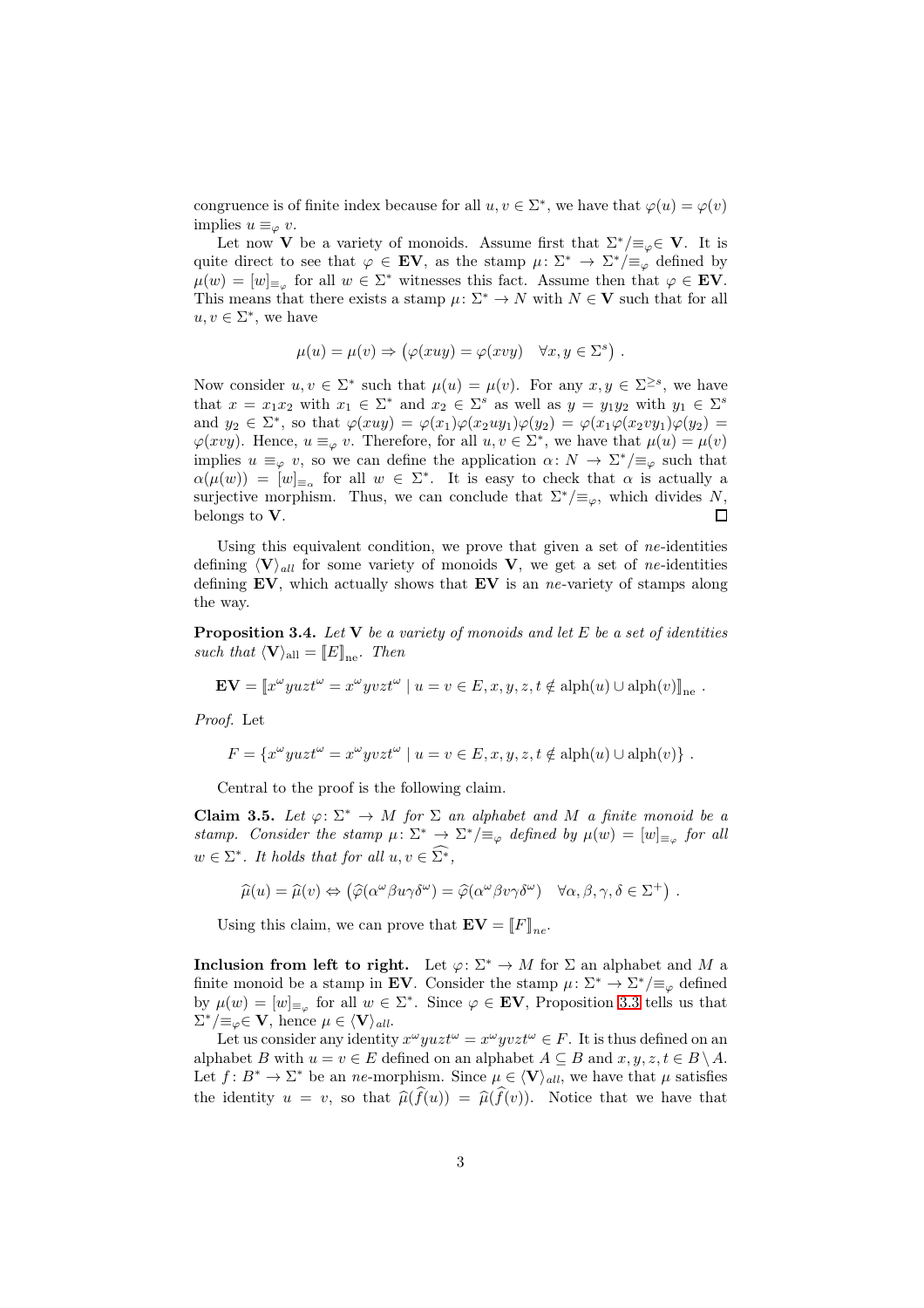$\widehat{f}(x^{\omega}) = f(x)^{\omega}$  as well as  $\widehat{f}(t^{\omega}) = f(t)^{\omega}$  and that  $f(x), f(y), f(z), f(t) \in \Sigma^{+}$ because  $f$  is non-erasing. Therefore, we have

$$
\begin{aligned}\n\widehat{\varphi}(\widehat{f}(x^{\omega}yuzt^{\omega})) &= \widehat{\varphi}(f(x)^{\omega}f(y)\widehat{f}(u)f(z)f(t)^{\omega}) \\
&= \widehat{\varphi}(f(x)^{\omega}f(y)\widehat{f}(v)f(z)f(t)^{\omega}) \\
&= \widehat{\varphi}(\widehat{f}(x^{\omega}yvzt^{\omega}))\n\end{aligned}
$$

by Claim [3.5.](#page-2-0) As this holds for any ne-morphism  $f: B^* \to \Sigma^*$ , we can conclude that  $\varphi$  satisfies the identity  $x^{\omega} y u z t^{\omega} = x^{\omega} y v z t^{\omega}$ .

This is true for any identity in F, so  $\varphi \in [F]_{ne}$ . In conclusion,  $\mathbf{EV} \subseteq [F]_{ne}$ .

Inclusion from right to left. Let  $\varphi: \Sigma^* \to M$  for  $\Sigma$  an alphabet and M a finite monoid be a stamp in  $[[F]]_{ne}$ . Consider the stamp  $\mu: \Sigma^* \to \Sigma^* / \equiv_{\varphi}$  defined by  $\mu(w) = [w]_{\equiv_{\varphi}}$  for all  $w \in \Sigma^*$ . We are now going to show that  $\mu \in \langle V \rangle_{all}$ .

Take any identity  $u = v \in E$  defined on an alphabet A. There is thus an identity  $x^{\omega} y u z t^{\omega} = x^{\omega} y v z t^{\omega} \in F$  defined on an alphabet B such that  $A \subseteq B$ and  $x, y, z, t \in B \setminus A$ . Let  $f: A^* \to \Sigma^*$  be an *ne*-morphism.

Take any  $\alpha, \beta, \gamma, \delta \in \Sigma^+$ . Let us define the ne-morphism  $g: B^* \to \Sigma^*$  as the unique one such that for all  $b \in B$ ,

$$
g(b) = \begin{cases} f(b) & \text{if } b \in A \\ \alpha & \text{if } b = x \\ \beta & \text{if } b = y \\ \gamma & \text{if } b = z \\ \delta & \text{if } b = t \end{cases}.
$$

Observe in particular that  $\hat{g}(w) = \hat{f}(w)$  for any  $w \in A^*$  and that  $\hat{g}(x^{\omega}) =$  $g(x)^\omega = \alpha^\omega$  as well as  $\hat{g}(t^\omega) = \delta^\omega$ . Now, as  $\varphi$  satisfies  $x^\omega y u z t^\omega = x^\omega y v z t^\omega$ , we have that

$$
\begin{aligned}\n\widehat{\varphi}(\alpha^{\omega}\beta\widehat{f}(u)\gamma\delta^{\omega}) &= \widehat{\varphi}(\widehat{g}(x^{\omega}yuzt^{\omega})) \\
&= \widehat{\varphi}(\widehat{g}(x^{\omega}yvzt^{\omega})) \\
&= \widehat{\varphi}(\alpha^{\omega}\beta\widehat{f}(v)\gamma\delta^{\omega})\n\end{aligned}.
$$

Since this holds for any  $\alpha, \beta, \gamma, \delta \in \Sigma^+$ , by Claim [3.5,](#page-2-0) we have that  $\widehat{\mu}(\widehat{f}(u)) =$  $\widehat{\mu}(\widehat{f}(v)).$ 

Therefore,  $\widehat{\mu}(f(u)) = \widehat{\mu}(f(v))$  for any ne-morphism  $f: A^* \to \Sigma^*$ , which means that  $\mu$  satisfies  $u = v$ .

So, to conclude, since this is true for any  $u = v \in E$ , we have that  $\mu \in$  $\langle V \rangle_{all}$ , which implies that  $\Sigma^* / \equiv_{\varphi} \in \mathbf{V}$  and thus  $\varphi \in \mathbf{EV}$  by Proposition [3.3.](#page-1-0) In conclusion,  $[F]_{ne} \subseteq$  **EV**.

The claim still needs to be proved.

*Proof of Claim [3.5.](#page-2-0)* Let  $\varphi: \Sigma^* \to M$  for  $\Sigma$  an alphabet and M a finite monoid be a stamp of stability index s. Consider the stamp  $\mu: \Sigma^* \to \Sigma^* / \equiv_{\varphi}$  defined by  $\mu(w) = [w]_{\equiv_{\varphi}}$  for all  $w \in \Sigma^*$ . We now want to show that for all  $u, v \in \Sigma^*$ ,

$$
\widehat{\mu}(u) = \widehat{\mu}(v) \Leftrightarrow (\widehat{\varphi}(\alpha^{\omega}\beta u \gamma \delta^{\omega}) = \widehat{\varphi}(\alpha^{\omega}\beta v \gamma \delta^{\omega}) \quad \forall \alpha, \beta, \gamma, \delta \in \Sigma^+).
$$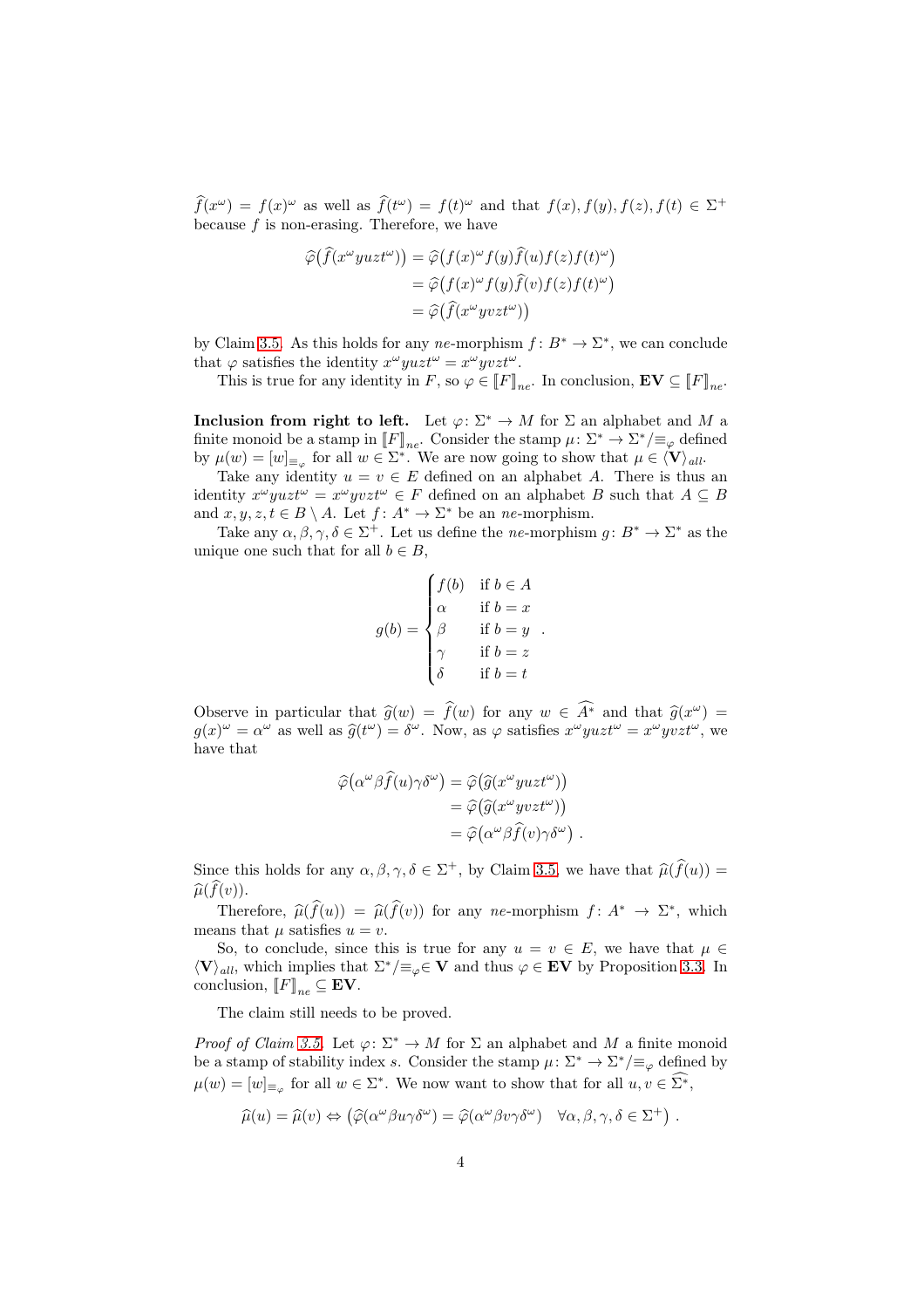Let  $u, v \in \widehat{\Sigma^*}$ . There exist two Cauchy sequences  $(u_n)_{n\geq 0}$  and  $(v_n)_{n\geq 0}$  in  $\Sigma^*$  such that  $u = \lim_{n \to \infty} u_n$  and  $v = \lim_{n \to \infty} v_n$ . This means that

$$
\widehat{\mu}(u) = \lim_{n \to \infty} \mu(u_n) \qquad \text{and} \qquad \widehat{\varphi}(u) = \lim_{n \to \infty} \varphi(u_n)
$$

as well as

$$
\widehat{\mu}(v) = \lim_{n \to \infty} \mu(v_n) \quad \text{and} \quad \widehat{\varphi}(v) = \lim_{n \to \infty} \varphi(v_n) .
$$

But as  $\Sigma^* / \equiv_{\varphi}$  and M are discrete, we have that all four Cauchy sequences  $(\mu(u_n))_{n\geq 0}$ ,  $(\varphi(u_n))_{n\geq 0}$ ,  $(\mu(v_n))_{n\geq 0}$  and  $(\varphi(v_n))_{n\geq 0}$  are ultimately constant. So there exists  $k \in \mathbb{N}$  such that  $\widehat{\mu}(u) = \mu(u_k)$ ,  $\widehat{\varphi}(u) = \varphi(u_k)$ ,  $\widehat{\mu}(v) = \mu(v_k)$  and  $\widehat{\varphi}(v) = \varphi(v_k).$ 

Assume first that  $\hat{\mu}(u) = \hat{\mu}(v)$ . Take any  $\alpha, \beta, \gamma, \delta \in \Sigma^{+}$ . We have that

$$
\widehat{\varphi}(\alpha^{\omega}) = \widehat{\varphi}(\lim_{n \to \infty} \alpha^{n!}) = \lim_{n \to \infty} \varphi(\alpha^{n!})
$$

and  $\hat{\varphi}(\delta^{\omega}) = \lim_{n \to \infty} \varphi(\delta^{n!})$ . Since M is discrete, both Cauchy sequences  $(\varphi(\alpha^{n!}))_{n\geq 0}$  and  $(\varphi(\delta^{n!}))_{n\geq 0}$  are ultimately constant. So there exists  $l \in$ N such that for all  $m \in \overline{\mathbb{N}}, m \geq l$ , we have  $\lim_{n\to\infty} \varphi(\alpha^{n!}) = \varphi(\alpha^{m!})$  and  $\lim_{n\to\infty}\varphi(\delta^{n!})=\varphi(\delta^{m!})$ . Hence, taking some  $m\in\mathbb{N}, m\geq l$  such that  $|\alpha^{m!}\beta|\geq l$ s and  $|\gamma \delta^{m!}| \geq s$ , it follows that

$$
\widehat{\varphi}(\alpha^{\omega}\beta u \gamma \delta^{\omega}) = \varphi(\alpha^{m!}\beta u_k \gamma \delta^{m!}) = \varphi(\alpha^{m!}\beta v_k \gamma \delta^{m!}) = \widehat{\varphi}(\alpha^{\omega}\beta v \gamma \delta^{\omega})
$$

because  $[u_k]_{\equiv_\varphi} = \widehat{\mu}(u) = \widehat{\mu}(v) = [v_k]_{\equiv_\varphi}$ . Thus, we have that

$$
\widehat{\varphi}(\alpha^{\omega}\beta u \gamma \delta^{\omega}) = \widehat{\varphi}(\alpha^{\omega}\beta v \gamma \delta^{\omega})
$$

for all  $\alpha, \beta, \gamma, \delta \in \Sigma^+$ .

Assume then that  $\hat{\varphi}(\alpha^{\omega}\beta u\gamma\delta^{\omega}) = \hat{\varphi}(\alpha^{\omega}\beta v\gamma\delta^{\omega})$  for all  $\alpha, \beta, \gamma, \delta \in \Sigma^+$ . Take any  $\alpha, \beta \in \Sigma^{\geq s}$ . Since  $\varphi(\Sigma^s)$  is a finite semigroup and verifies that  $\varphi(\Sigma^s)$  =  $\varphi(\Sigma^s)^2$ , by a classical result in finite semigroup theory (see e.g. [6, Chapter 1, Proposition 1.12]), we have that there exist  $\alpha_1, e, f, \beta_2 \in \Sigma^s$  and  $\alpha_2, \beta_1 \in \Sigma^{\geq s}$ such that  $\varphi(\alpha_1 e \alpha_2) = \varphi(\alpha)$  and  $\varphi(\beta_1 f \beta_2) = \varphi(\beta)$  with  $\varphi(e)$  and  $\varphi(f)$  idempotents. Now, since  $\varphi(e)$  is idempotent, we have that

$$
\widehat{\varphi}(e^{\omega}) = \widehat{\varphi}(\lim_{n \to \infty} e^{n!}) = \lim_{n \to \infty} \varphi(e^{n!}) = \lim_{n \to \infty} \varphi(e)^{n!} = \varphi(e)
$$

and similarly,  $\hat{\varphi}(f^{\omega}) = \varphi(f)$ . So it follows that

$$
\varphi(\alpha u_k \beta) = \varphi(\alpha_1 e \alpha_2 u_k \beta_1 f \beta_2)
$$
  
=  $\hat{\varphi}(\alpha_1 e^{\omega} \alpha_2 u \beta_1 f^{\omega} \beta_2)$   
=  $\hat{\varphi}(\alpha_1 e^{\omega} \alpha_2 v \beta_1 f^{\omega} \beta_2)$   
=  $\varphi(\alpha_1 e \alpha_2 v_k \beta_1 f \beta_2)$   
=  $\varphi(\alpha v_k \beta)$ .

As this is true for any  $\alpha, \beta \in \Sigma^{\geq s}$ , by definition it holds that  $u_k \equiv_\varphi v_k$ , hence  $\widehat{\mu}(u) = \mu(u_k) = \mu(v_k) = \widehat{\mu}(v).$  $\Box$ 

This concludes the proof of the proposition.

 $\Box$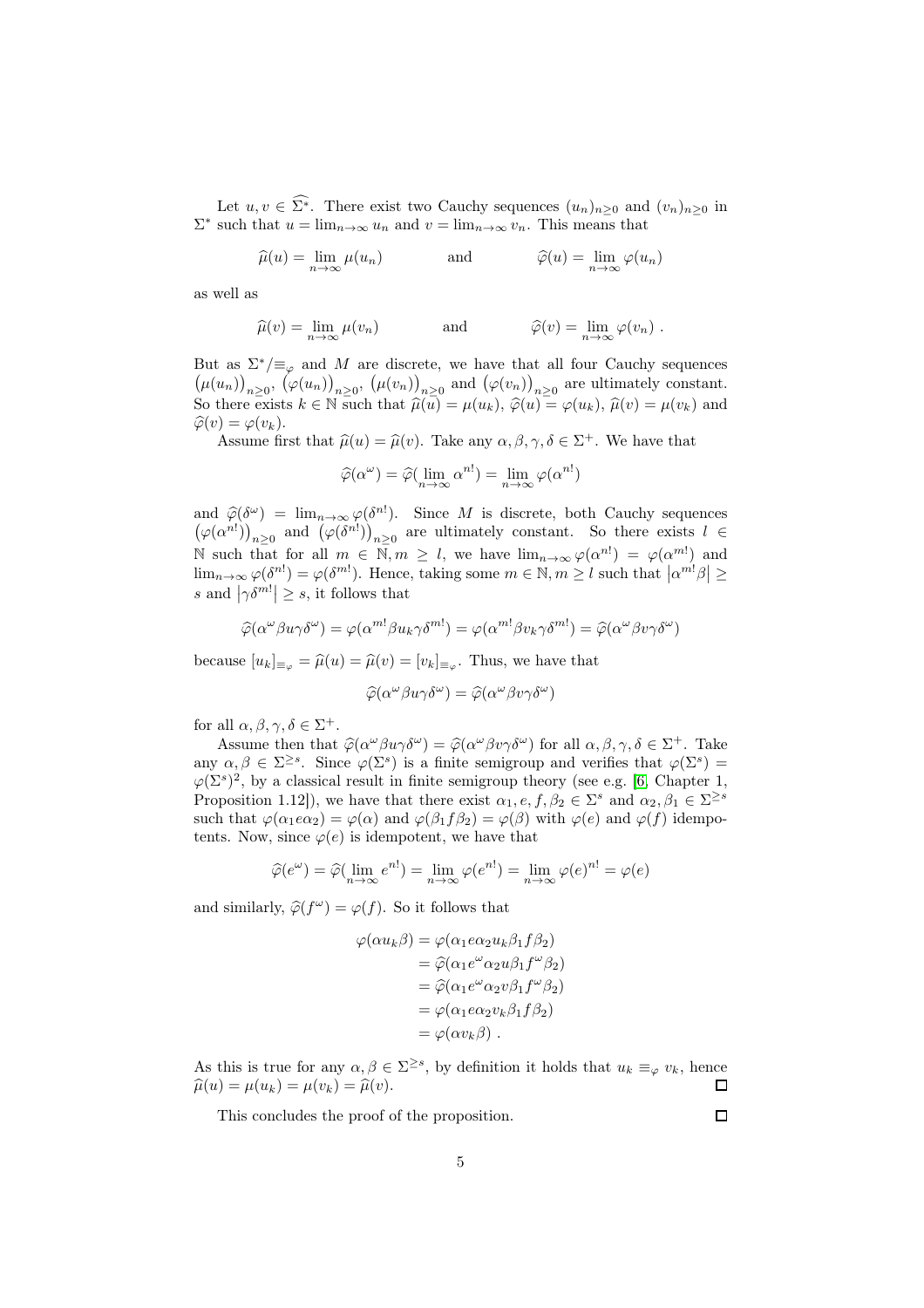#### 4 Essentially-V stamps and the join of V and LI

In this section, we establish the link between essentially- $V$  stamps and  $V \vee LI$ by giving a criterion that characterises exactly when they do correspond.

A first result we can prove is that any stamp whose semigroup obtained as image of the set of non-empty words belongs to  $V \vee L I$  is essentially-V.

<span id="page-5-0"></span>**Lemma 4.1.** Let **V** be a variety of monoids and  $\varphi \colon \Sigma^* \to M$  for  $\Sigma$  an alphabet and M a finite monoid a stamp such that  $\varphi(\Sigma^+) \in \mathbf{V} \vee \mathbf{LI}$ . Then  $\varphi$  is essentially-V.

*Proof.* Let  $S = \varphi(\Sigma^+)$  and let s be the stability index of  $\varphi$ . Since  $S \in V \vee LI$ , there exist  $N \in V$  and  $T \in LI$  such that S divides the semigroup  $N \times T$ . So there exist a subsemigroup S' of  $N \times T$  and a surjective morphism  $\alpha \colon S' \to S$ . We define  $\pi_1: N \times T \to N$  and  $\pi_2: N \times T \to T$  to be the projection morphisms from  $N \times T$  onto N and T, respectively.

Let  $h: S \to S'$  be an arbitrary mapping from S to S' such that  $\alpha(h(r)) = r$ for all  $r \in S$ . We can then uniquely define the morphism  $\varphi' : \Sigma^+ \to S'$  such that  $\varphi'(a) = h(\varphi(a))$  for all  $a \in \Sigma$ . We can also define the unique stamp  $\mu \colon \Sigma^* \to N'$ such that  $\mu(a) = \pi_1(\varphi'(a))$  for all  $a \in \Sigma$  and  $N' \in \mathbf{V}$  is the submonoid of N generated by  $\{\pi_1(\varphi'(a)) \mid a \in \Sigma\}$ . Hence, for all  $w \in \Sigma^+$ , we have that  $\mu(w) = \pi_1(\varphi'(w))$  and that  $\alpha(\varphi'(w)) = \varphi(w)$ .

Now, take  $u, v \in \Sigma^*$  such that  $\mu(u) = \mu(v)$  and take any  $x, y \in \Sigma^s$ . Since  $\varphi(\Sigma^s)$  is a finite semigroup and verifies that  $\varphi(\Sigma^s) = \varphi(\Sigma^s)^2$ , by a classical result in finite semigroup theory (see e.g. [6, Chapter 1, Proposition 1.12]), we have that there exist  $x_1, e, x_2, y_1, f, y_2 \in \Sigma^s$  such that  $\varphi(x_1 e x_2) = \varphi(x)$  and  $\varphi(y_1fy_2) = \varphi(y)$  with  $\varphi(e)$  and  $\varphi(f)$  idempotents. If we denote by  $\omega$  the idempotent power of T, since S' is a subsemigroup of  $N \times T$  with  $T \in \mathbf{LI}$ , it follows that

$$
\pi_2(\varphi'(e^{\omega}x_2uy_1f^{\omega})) = \pi_2(\varphi'(e))^{\omega}\pi_2(\varphi'(x_2uy_1))\pi_2(\varphi'(f))^{\omega}\pi_2(\varphi'(e))^{\omega}\pi_2(\varphi'(f))^{\omega}
$$
  
=  $\pi_2(\varphi'(e))^{\omega}\pi_2(\varphi'(f))^{\omega}$   
=  $\pi_2(\varphi'(e^{\omega}x_2vy_1f^{\omega}))$ ,

so that

$$
\pi_2(\varphi'(x_1 e^{\omega} x_2 u y_1 f^{\omega} y_2)) = \pi_2(\varphi'(x_1 e^{\omega} x_2 v y_1 f^{\omega} y_2)) .
$$

Moreover, from the hypothesis that  $\mu(u) = \mu(v)$ , we can deduce that

$$
\pi_1(\varphi'(x_1 e^{\omega} x_2 u y_1 f^{\omega} y_2)) = \pi_1(\varphi'(x_1 e^{\omega} x_2)) \mu(u) \pi_1(\varphi'(y_1 f^{\omega} y_2)) \n= \pi_1(\varphi'(x_1 e^{\omega} x_2)) \mu(v) \pi_1(\varphi'(y_1 f^{\omega} y_2)) \n= \pi_1(\varphi'(x_1 e^{\omega} x_2 v y_1 f^{\omega} y_2)) .
$$

Therefore, we can conclude that

$$
\varphi'(x_1 e^{\omega} x_2 u y_1 f^{\omega} y_2) = \varphi'(x_1 e^{\omega} x_2 v y_1 f^{\omega} y_2)
$$
  

$$
\varphi(x_1 e^{\omega} x_2 u y_1 f^{\omega} y_2) = \varphi(x_1 e^{\omega} x_2 v y_1 f^{\omega} y_2)
$$
  

$$
\varphi(x_1 e x_2 u y_1 f y_2) = \varphi(x_1 e x_2 v y_1 f y_2)
$$
  

$$
\varphi(x u y) = \varphi(x v y).
$$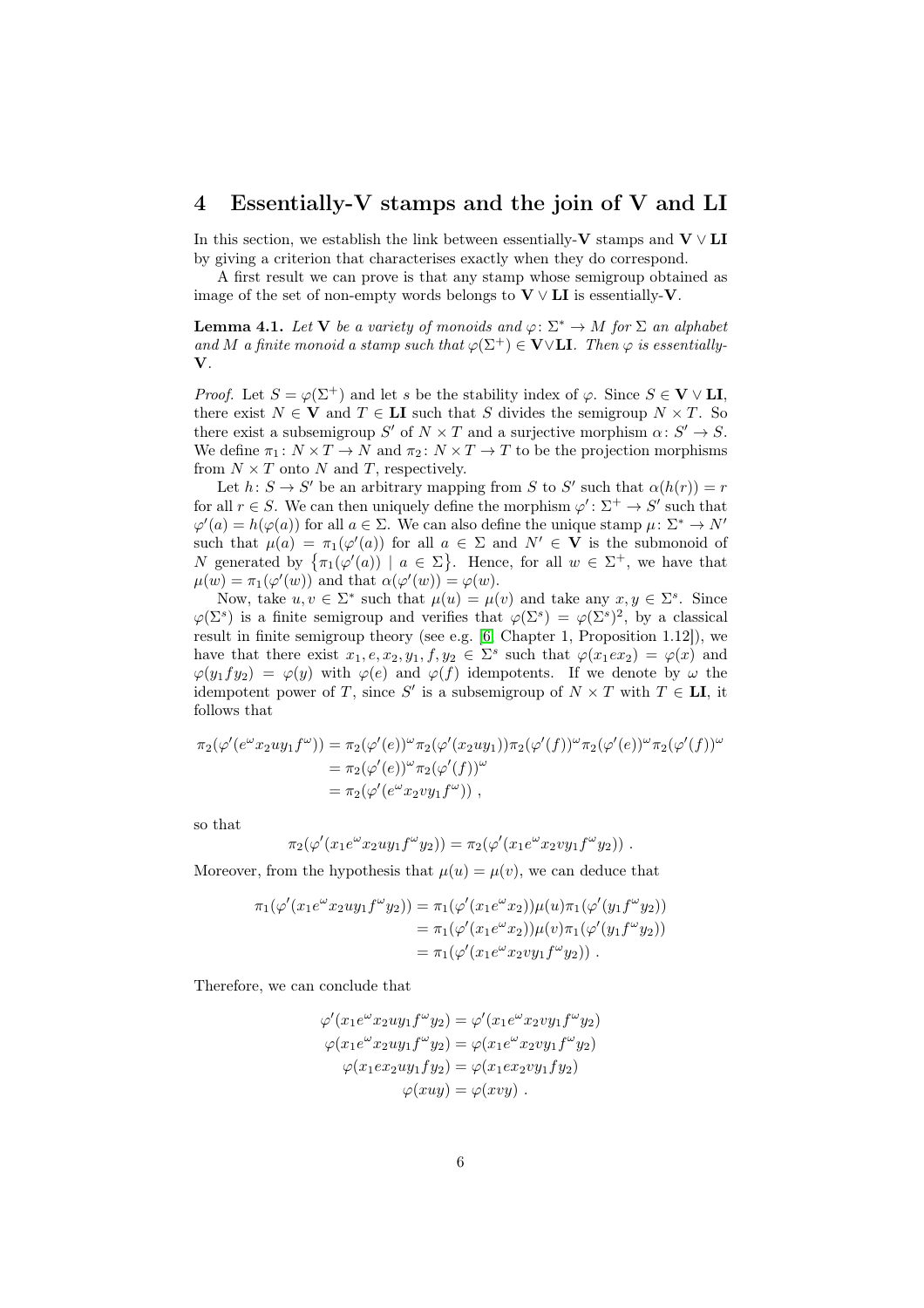Hence, for all  $u, v \in \Sigma^*$ , we have

$$
\mu(u) = \mu(v) \Rightarrow (\varphi(xuy) = \varphi(xvy) \quad \forall x, y \in \Sigma^s) ,
$$

so that  $\varphi \in \mathbf{EV}$ .

When does the converse of this statement hold? Consider the following criterion for a variety of monoids V.

<span id="page-6-0"></span>Criterion (A). For any  $L \in \mathcal{L}(\mathbf{V})$  over some alphabet  $\Sigma$ , we have  $xLy \in \mathcal{L}(\mathbf{V})$  $\mathcal{L}(\mathbf{V} \vee \mathbf{LI})$  for all  $x, y \in \Sigma^*$ .

It is a kind of mild closure condition that appears naturally as a necessary condition for the converse of Lemma [4.1](#page-5-0) to be true. (Basically because for any variety of monoids V, we always have that  $xLy \in \mathcal{L}(EV)$  for any  $L \in \mathcal{L}(V)$ over some alphabet  $\Sigma$  and  $x, y \in \Sigma^*$ .)

**Lemma 4.2.** Let **V** be a variety of monoids such that for any stamp  $\varphi: \Sigma^* \to M$ for  $\Sigma$  an alphabet and M a finite monoid, we have  $\varphi \in \mathbf{EV}$  if and only if  $\varphi(\Sigma^+) \in \mathbf{V} \vee \mathbf{LI}$ . Then **V** verifies criterion [\(A\).](#page-6-0)

*Proof.* Let  $L \in \mathcal{L}(\mathbf{V})$  over some alphabet  $\Sigma$ . Let  $\mu \colon \Sigma^* \to N$  be its syntactic morphism: this means that  $N \in V$  and that there exists  $F \subseteq N$  such that  $L = \mu^{-1}(F).$ 

Now take  $x, y \in \Sigma^*$ . Let  $\varphi: \Sigma^* \to M$  be the syntactic morphism of the language  $xLy = x\Sigma^* y \cap \Sigma^{|x|} \mu^{-1}(F)\Sigma^{|y|}$  and let s be its stability index. We then consider some  $u, v \in \Sigma^*$  such that  $\mu(u) = \mu(v)$ . Take any  $x', y' \in \Sigma^*$  such that  $|x'| \ge |x|$  and  $|y'| \ge |y|$ . We clearly have that  $x'uy' \in x\Sigma^*y$  if and only if  $x'vy' \in x\Sigma^*y$ . Moreover,  $x' = x'_1x'_2$  for some  $x'_1 \in \Sigma^{|x|}$  and  $x'_2 \in \Sigma^*$  and  $y' = y'_1 y'_2$  for some  $y'_1 \in \Sigma^*$  and  $y'_2 \in \Sigma^{|y|}$ , so that

$$
x'uy' \in \Sigma^{|x|}\mu^{-1}(F)\Sigma^{|y|} \Leftrightarrow \mu(x_2'uy_1') \in F
$$

$$
\Leftrightarrow \mu(x_2'vy_1') \in F
$$

$$
\Leftrightarrow x'vy' \in \Sigma^{|x|}\mu^{-1}(F)\Sigma^{|y|}
$$

.

Hence,  $x'uy' \in xLy$  if and only if  $x'vy' \in xLy$  for all  $x', y' \in \Sigma^*$  such that  $|x'| \ge |x|$  and  $|y'| \ge |y|$ , so that, by definition of the stability index s of  $\varphi$ , we have  $\varphi(x'uy') = \varphi(x'vy')$  for all  $x', y' \in \Sigma^s$ . Thus, it follows that  $\varphi \in \mathbf{EV}$ .

By hypothesis, this means that  $\varphi(\Sigma^+) \in V \vee L\mathbf{I}$ , that is, the syntactic semigroup of  $xLy$  belongs to  $V \vee LI$ . Therefore,  $xLy \in \mathcal{L}(V \vee LI)$ .

As it is true for any  $L \in \mathcal{L}(\mathbf{V})$  over some alphabet  $\Sigma$  and any  $x, y \in \Sigma^*$ , we can conclude that  $V$  verifies criterion  $(A)$ .  $\Box$ 

But criterion [\(A\)](#page-6-0) is also a sufficient condition for the converse of Lemma [4.1](#page-5-0) to be true, as we will now prove.

**Lemma 4.3.** Let  $V$  be a variety of monoids that verifies criterion  $(A)$ . Then for any stamp  $\varphi \colon \Sigma^* \to M$  for  $\Sigma$  an alphabet and M a finite monoid, we have  $\varphi \in \mathbf{EV}$  if and only if  $\varphi(\Sigma^+) \in \mathbf{V} \vee \mathbf{LI}$ .

*Proof.* Let  $\varphi: \Sigma^* \to M$  for  $\Sigma$  an alphabet and M a finite monoid be a stamp. Assume first that  $\varphi(\Sigma^+) \in \mathbf{V} \vee \mathbf{LI}$ . Then, by Lemma [4.1,](#page-5-0) we have that  $\varphi \in \mathbf{EV}$ .

 $\Box$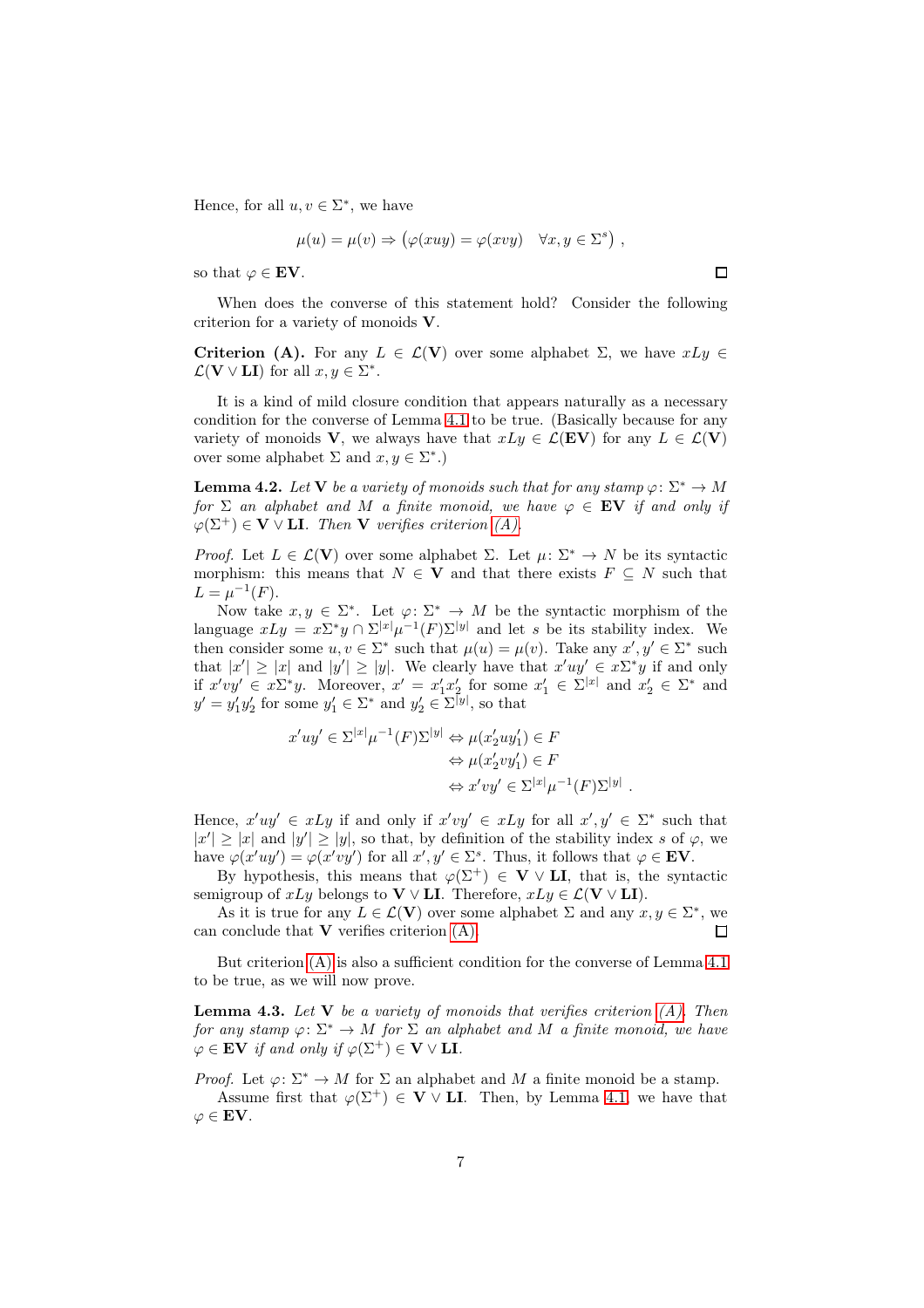Assume now that  $\varphi \in \mathbf{EV}$ . Given s its stability index, this means there exists a stamp  $\mu: \Sigma^* \to N$  with  $N \in V$  such that for all  $u, v \in \Sigma^*$ , we have

$$
\mu(u) = \mu(v) \Rightarrow (\varphi(xuy) = \varphi(xvy) \quad \forall x, y \in \Sigma^s) .
$$

As V verifies criterion [\(A\),](#page-6-0) for any  $m \in N$  and  $x, y \in \Sigma^s$ , the syntactic morphism  $\eta_{m,x,y} \colon \Sigma^* \to M_{m,x,y}$  of the language  $x\mu^{-1}(m)y$  verifies  $\eta_{m,x,y}(\Sigma^+) \in V \vee \mathbf{L}$ . Let  $E = N \times \Sigma^s \times \Sigma^s$  and let us now define the unique stamp  $\varphi' : \Sigma^* \to S'^1$ such that  $\varphi'(a) = \prod_{(m,x,y)\in E} \eta_{m,x,y}(a)$  for all  $a \in \Sigma$  and  $S'$  is the subsemigroup of  $\prod_{(m,x,y)\in E} \eta_{m,x,y}(\Sigma^+)^{\sigma}$  generated by  $\{\prod_{(m,x,y)\in E} \eta_{m,x,y}(a) \mid a \in \Sigma\}$ . It is obvious that S' belongs to  $V \vee LI$ .

Let  $w, w' \in \Sigma^+$  such that  $\varphi'(w) = \varphi'(w')$ : this means that  $\eta_{m,x,y}(w) =$  $\eta_{m,x,y}(w')$  for all  $m \in N$  and  $x, y \in \Sigma^s$ . We are going to show that  $\varphi(w) = \varphi(w')$ , by considering two different cases.

- Either it is the case that  $|w| \geq 2s$  or  $|w'| \geq 2s$ . Assume without loss of generality that  $|w| \geq 2s$ . We thus have that  $w = xuy$  for some  $x, y \in \Sigma^s$ and  $u \in \Sigma^*$ . This means that  $xuy \in x\mu^{-1}(\mu(u))y$ , but since  $\eta_{\mu(u),x,y}(w) =$  $\eta_{\mu(u),x,y}(w')$ , we also have that  $w' \in x\mu^{-1}(\mu(u))y$ . Hence,  $w' = xvy$ with  $v \in \Sigma^*$  verifying  $\mu(v) = \mu(u)$ . So, to conclude,  $\varphi(w) = \varphi(xuy) = \varphi(xuy)$  $\varphi(xvy) = \varphi(w').$
- Or it is the case that  $|w| < 2s$  and  $|w'| < 2s$ . Assume without loss of generality that  $|w'| \le |w| < 2s$ . Take an arbitrary  $z \in \Sigma^{2s-|w|}$ : we thus have that  $wz = xy$  for some  $x, y \in \Sigma^s$ , so that  $wz \in x\mu^{-1}(1)y$  where we denote by 1 the identity of N. But since  $\eta_{1,x,y}(w) = \eta_{1,x,y}(w')$ , it must be that  $w'z \in x\mu^{-1}(1)y$ . However, the sole member of  $x\mu^{-1}(1)y$  of length at most 2s is xy, so we have that  $w'z = wz$  and hence necessarily that  $w = w'$ . This entails that  $\varphi(w) = \varphi(w')$ .

Hence, for all  $w, w' \in \Sigma^+$ , we have that  $\varphi'(w) = \varphi'(w') \Rightarrow \varphi(w) = \varphi(w')$ .

Let  $S = \varphi(\Sigma^+)$ . Let  $\rho: S' \to \Sigma^+$  be an arbitrary mapping from S' to  $\Sigma^+$ such that  $\varphi'(\rho(s')) = s'$  for all  $s' \in S'$ . Define the mapping  $\alpha \colon S' \to S$  by  $\alpha(s') = \varphi(\rho(s'))$  for all  $s' \in S'$ .

Let  $s'_1, s'_2 \in S'$ . We have that  $\alpha(s'_1 s'_2) = \varphi(\rho(s'_1 s'_2))$ . Now,  $\varphi'(\rho(s'_1 s'_2)) =$  $s'_1 s'_2 = \varphi'(\rho(s'_1)) \varphi'(\rho(s'_2)) = \varphi'(\rho(s'_1) \rho(s'_2)).$  Hence,

$$
\varphi(\rho(s_1's_2'))=\varphi(\rho(s_1')\rho(s_2'))=\varphi(\rho(s_1'))\varphi(\rho(s_2'))=\alpha(s_1')\alpha(s_2')\ .
$$

So  $\alpha$  is a morphism. Moreover, it is surjective because for all  $t \in S$ , there exists  $w \in \Sigma^+$  such that  $\varphi(w) = t$  and thus  $\alpha(\varphi'(w)) = \varphi(\varphi(\varphi'(w))) = \varphi(w)$  since  $\varphi'(\rho(\varphi'(w))) = \varphi'(w).$ 

This allows us to conclude that S divides S' and, thus, that  $\varphi(\Sigma^+) \in \mathbf{V} \vee \mathbf{L}\mathbf{I}$ . This concludes the proof of the lemma. П

The following proposition summarises the results of this section.

<span id="page-7-0"></span>**Proposition 4.4.** Let V be a variety of monoids. Then  $\langle V \vee L I \rangle_{\text{ne}} \subseteq EV$  and there is equality if and only if  $V$  verifies criterion  $(A)$ .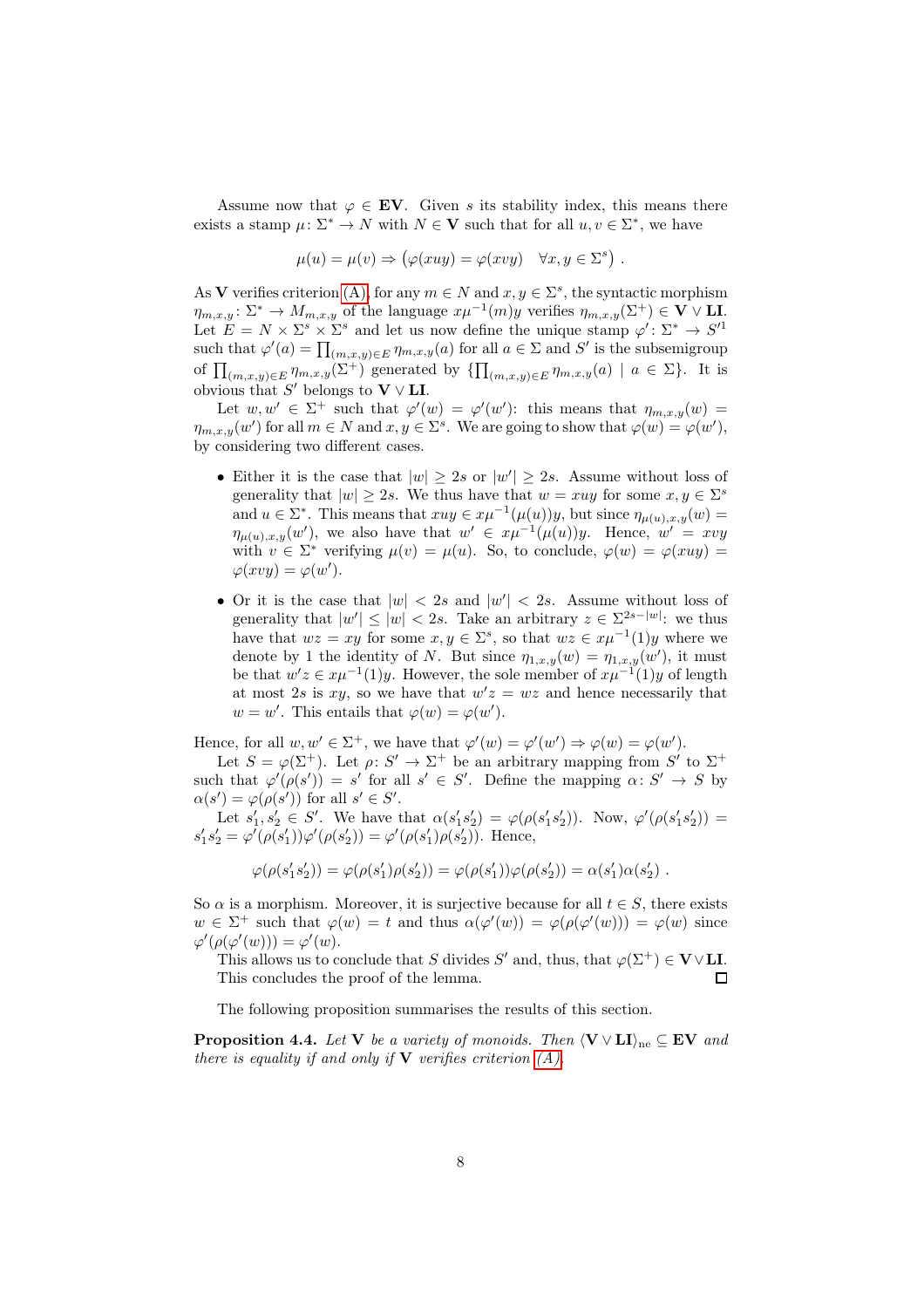# 5 Applications

In this last section, we use the link between essentially-V stamps and  $V \vee LI$ to reprove some characterisations of joins between LI and some well-known varieties of monoids in terms of identities.

We first give an equivalent formulation of criterion  $(A)$  that solely depends on the variety of monoids V, without explicit reference to LI.

<span id="page-8-0"></span>**Proposition 5.1.** Let **V** be a variety of monoids. Then **V** satifies criterion  $(A)$ if and only if for any  $L \in \mathcal{L}(\mathbf{V})(\Sigma)$  for some alphabet  $\Sigma$  and  $x, y \in \Sigma^*$ , there exist  $k, l \in \Sigma^*$  such that for all  $u \in \Sigma^k, v \in \Sigma^l$ , there exists some language  $K \in \mathcal{L}(\mathbf{V})$  over alphabet  $\Sigma$  verifying  $u^{-1}Lv^{-1} = (xu)^{-1}K(vy)^{-1}$ .

*Proof.* Let us first observe that given any alphabet  $\Sigma$ , given any language K on that alphabet and given any two words  $x, y \in \Sigma^*$ , we have that  $x(x^{-1}Ky^{-1})y =$  $x\Sigma^*y \cap K$  and  $x^{-1}(xKy)y^{-1} = K$ .

Inclusion from right to left. Assume that for any  $L \in \mathcal{L}(\mathbf{V})(\Sigma)$  for some alphabet  $\Sigma$  and  $x, y \in \Sigma^*$ , there exist  $k, l \in \Sigma^*$  such that for all  $u \in \Sigma^k, v \in \Sigma^l$ , there exists some language  $K \in \mathcal{L}(\mathbf{V})$  over alphabet  $\Sigma$  verifying  $u^{-1}Lv^{-1} =$  $(xu)^{-1}K(vy)^{-1}.$ 

This implies, by our observation at the beginning of the proof, that

$$
x(u\Sigma^* v \cap L)y = xu(u^{-1}Lv^{-1})vy = xu((xu)^{-1}K(vy)^{-1})vy = xu\Sigma^* vy \cap K
$$

for all  $u \in \Sigma^k, v \in \Sigma^l$ . Using Proposition [2.1,](#page-1-1) we thus have that  $x(u\Sigma^* v \cap L)y \in$  $\mathcal{L}(\mathbf{V} \vee \mathbf{L}\mathbf{I})(\Sigma)$  for all  $u \in \Sigma^k, v \in \Sigma^l$ . Moreover, since we have that the set of words of L of length at least  $k + l$  is

$$
\Sigma^{k+l} \cap L = \bigcup_{u \in \Sigma^k, v \in \Sigma^l} (u\Sigma^* v \cap L)
$$

and since

$$
L = (\Sigma^{\ge k+l} \cap L) \cup F
$$

where F is a finite set of words on  $\Sigma$  of length less than  $k+l$ , we have that

$$
xLy = x((\Sigma^{\ge k+l} \cap L) \cup F)y = \bigcup_{u \in \Sigma^k, v \in \Sigma^l} x(u\Sigma^* v \cap L)y \cup xFy.
$$

We can thus conclude that  $xLy \in \mathcal{L}(\mathbf{V} \vee \mathbf{LI})(\Sigma)$  by using Proposition [2.1](#page-1-1) as well as the fact that  $xF y \in \mathcal{L}(\mathbf{LI})(\Sigma)$  and because  $\mathcal{L}(\mathbf{V} \vee \mathbf{LI})(\Sigma)$  is closed under unions.

Inclusion from left to right. Assume that  $V$  satisfies criterion  $(A)$ . Take some  $L \in \mathcal{L}(\mathbf{V})(\Sigma)$  for some alphabet  $\Sigma$  and take  $x, y \in \Sigma^*$ . By hypothesis, we know that  $xLy \in \mathcal{L}(\mathbf{V} \vee \mathbf{LI}).$ 

By Proposition [2.1,](#page-1-1) this means that  $xLy$  is a Boolean combination of languages in  $\mathcal{L}(\mathbf{V})(\Sigma) \cup \mathcal{L}(\mathbf{LI})(\Sigma)$ . Further, this implies that  $xLy$  can be written as the union of intersections of languages of  $\mathcal{L}(\mathbf{V})(\Sigma)$  and  $\mathcal{L}(\mathbf{LI})(\Sigma)$  or their complements, which in turn implies, by closure of  $\mathcal{L}(\mathbf{V})(\Sigma)$  and  $\mathcal{L}(\mathbf{LI})(\Sigma)$  under Boolean operations, that  $xLu$  can be written as a finite union of languages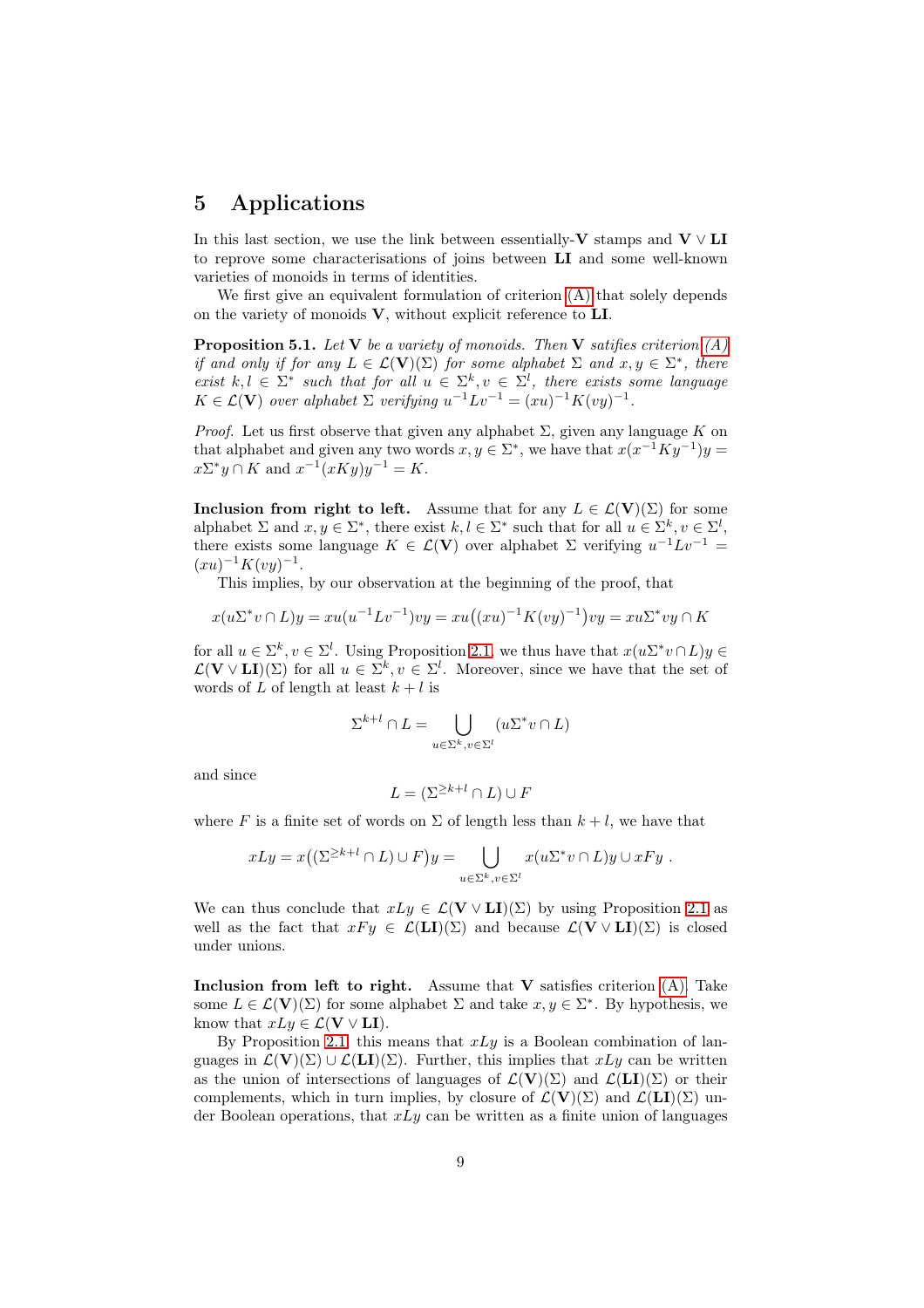of the form  $K \cap (U\Sigma^* V \cup W)$  with  $K \in \mathcal{L}(\mathbf{V})(\Sigma)$  and  $U, V, W \subseteq \Sigma^*$  finite. Since any word in  $xLy$  must be of length at least |xy| and have x as a prefix and y as a suffix, we can assume that any language  $K \cap (U\Sigma^* V \cup W)$  appearing in a finite union as described above verifies that  $U \subseteq x\Sigma^*$ , that  $V \subseteq \Sigma^* y$  and that  $W \subseteq x\Sigma^*y$ . Now, if we take  $k, l \in \mathbb{N}$  big enough, we thus have that

$$
xLy = \bigcup_{u \in \Sigma^k, v \in \Sigma^l} (K_{u,v} \cap xu\Sigma^* vy) \cup F
$$

where  $K_{u,v} \in \mathcal{L}(\mathbf{V})(\Sigma)$  for all  $u \in \Sigma^k, v \in \Sigma^l$  and  $F \subseteq \Sigma^{<|xy|+k+l}$ . Hence, for all  $u \in \Sigma^k, v \in \Sigma^l$ , we have

$$
u^{-1}Lv^{-1} = u^{-1}(x^{-1}(xLy)y^{-1})v^{-1}
$$
  
=  $(xu)^{-1}\left(\bigcup_{u' \in \Sigma^k, v' \in \Sigma^l} (K_{u',v'} \cap xu'\Sigma^*v'y) \cup F\right)(vy)^{-1}$   
= 
$$
\bigcup_{u' \in \Sigma^k, v' \in \Sigma^l} (xu)^{-1}\left(xu'\left((xu')^{-1}K_{u',v'}(v'y)^{-1}\right)v'y\right)(vy)^{-1} \cup
$$
  
=  $(xu)^{-1}F(vy)^{-1}$   
=  $(xu)^{-1}K_{u,v}(vy)^{-1}$ ,

observing that  $(xu)^{-1}K(vy)^{-1} = \emptyset$  for any  $K \subseteq \Sigma^*$  such that  $K \cap xu\Sigma^* vy =$ ∅. П

We now prove the announced characterisations of joins between LI and some well-known varieties of monoids in terms of identities.

<span id="page-9-0"></span>Theorem 5.2. We have the following.

- <span id="page-9-2"></span><span id="page-9-1"></span>1.  $\langle \mathbf{R} \vee \mathbf{L} \mathbf{I} \rangle_{\text{ne}} = \mathbf{E} \mathbf{R} = [x^{\omega} y (ab)^{\omega} a z t^{\omega} = x^{\omega} y (ab)^{\omega} z t^{\omega}]_{\text{ne}}.$ 2.  $\langle \mathbf{L} \vee \mathbf{L} \mathbf{I} \rangle_{\text{ne}} = \mathbf{E} \mathbf{L} = \llbracket x^{\omega} y b(ab)^{\omega} z t^{\omega} = x^{\omega} y(ab)^{\omega} z t^{\omega} \rrbracket_{\text{ne}}.$ 3.  $\langle \mathbf{J} \vee \mathbf{L} \mathbf{I} \rangle_{\text{ne}} = \mathbf{E} \mathbf{J} = [x^{\omega} y (ab)^{\omega} z t^{\omega} = x^{\omega} y (ba)^{\omega} z t^{\omega}, a^{\omega+1} = a^{\omega} ]_{\text{ne}}.$
- 4.  $\langle H \vee L I \rangle_{\text{ne}} = EH$  for any variety of groups H.

Proof. In each case, we prove that the variety of monoids under consideration satisfies criterion [\(A\)](#page-6-0) using Proposition [5.1.](#page-8-0) We then use Proposition [4.4.](#page-7-0)

**Proof of [1.](#page-9-0)** It is well-known that given an alphabet  $\Sigma$ , the set  $\mathcal{L}(\mathbf{R})(\Sigma)$ contains all languages that are disjoint unions of languages that are of the form  $A_0^* a_1 A_1^* \cdots a_k A_k^*$  where  $k \in \mathbb{N}, a_1, \ldots, a_k \in \Sigma, A_0, A_1, \ldots, A_k \subseteq \Sigma^*$  and  $a_i \notin A_{i-1}$  for all  $i \in [k]$  (see [6, Chapter 4, Theorem 3.3]).

Let  $\Sigma$  be an alphabet and take some language  $A_0^* a_1 A_1^* \cdots a_k A_k^*$  where  $k \in \mathbb{N}$ ,  $a_1, \ldots, a_k \in \Sigma$ ,  $A_0, A_1, \ldots, A_k \subseteq \Sigma^*$  and  $a_i \notin A_{i-1}$  for all  $i \in [k]$ . Take  $x, y \in \Sigma^*$ . Observe that y can be uniquely written as  $y = zt$  where  $z, t \in \Sigma^*$ and either  $|t| = 0$  and  $z \in A_k^*$ , or  $|t| > 0$  and  $t_1 \notin A_k$ . We have

$$
A_0^* a_1 A_1^* \cdots a_k A_k^*
$$
  
= $x^{-1} \Big( x A_0^* a_1 A_1^* \cdots a_k A_k^* t \cap \bigcap_{v \in A_k^{<|z|}} (x A_0^* a_1 A_1^* \cdots a_k A_k^* v t)^{\complement} \Big) y^{-1}$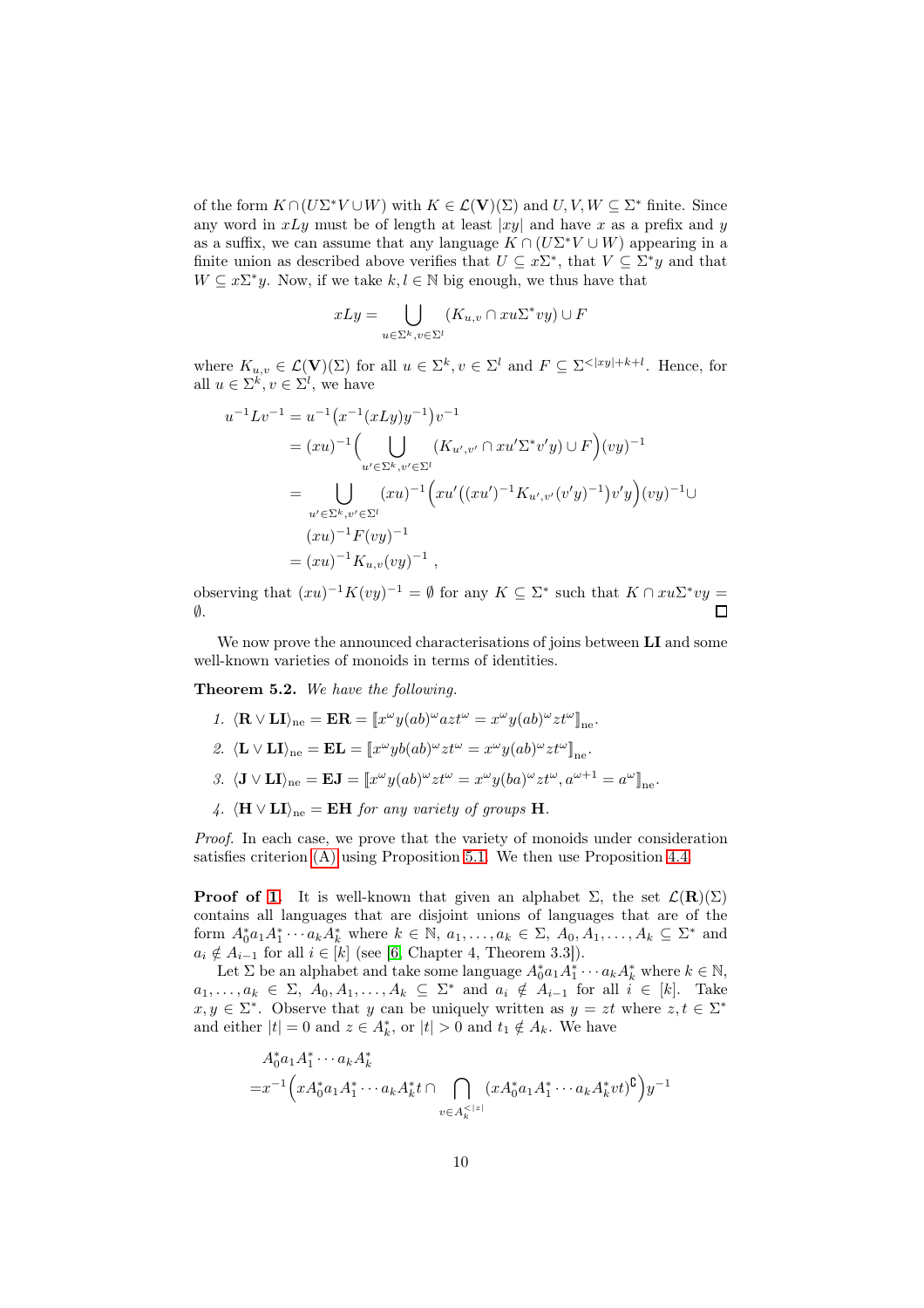where  $xA_0^*a_1A_1^*\cdots a_kA_k^*t\cap \bigcap_{v\in A_k^{<|z|}}(xA_0^*a_1A_1^*\cdots a_kA_k^*t)^{\complement}$  does belong to the set  $\mathcal{L}(\mathbf{R})(\Sigma)$  because the latter is closed under Boolean operations and by construction of z and t. We can conclude that for each  $L \in \mathcal{L}(\mathbf{R})(\Sigma)$  and  $x, y \in \Sigma^*$ , there exists  $K \in \mathcal{L}(\mathbf{R})(\Sigma)$  such that  $L = x^{-1}Ky^{-1}$  by using the characterisation of  $\mathcal{L}(\mathbf{R})(\Sigma)$  and the fact that  $x^{-1}K_1y^{-1} \cup x^{-1}K_2y^{-1} = x^{-1}(K_1 \cup K_2)y^{-1}$  for all  $K_1, K_2 \in \Sigma^*$ .

**Proof of [2.](#page-9-1)** It is also well-known that given an alphabet  $\Sigma$ , the set  $\mathcal{L}(\mathbf{L})(\Sigma)$ contains all languages that are disjoint unions of languages that are of the form  $A_0^*a_1A_1^*\cdots a_kA_k^*$  where  $k\in\mathbb{N}, a_1,\ldots,a_k\in\Sigma, A_0,A_1,\ldots,A_k\subseteq\Sigma^*$  and  $a_i\notin A_i$ for all  $i \in [k]$  (see [6, Chapter 4, Theorem 3.4]). The proof is then dual to the previous case.

**Proof of [3.](#page-9-2)** Given an alphabet  $\Sigma$ , for each  $k \in \mathbb{N}$ , we define the equivalence relation  $\sim_k$  on  $\Sigma^*$  by  $u \sim_k v$  for  $u, v \in \Sigma^*$  whenever u and v have the same set of subwords of length at most  $k$ . This relation is a congruence of finite index on  $\Sigma^*$ . Simon proved [\[8\]](#page-11-4) that for all any alphabet  $\Sigma$ , a language belongs to  $\mathcal{L}(\mathbf{J})(\Sigma)$  if and only it is equal to a union of  $\sim_k$ -classes for some  $k \in \mathbb{N}$ .

Let  $\Sigma$  be an alphabet and take some  $L \in \mathcal{L}(\mathbf{J})(\Sigma)$  as well as  $x, y \in \Sigma^*$ . Thus, there exists  $k \in \mathbb{N}$  such that L is a union of  $\sim_k$ -classes. Define the language  $K = \bigcup_{w \in L} [xwy]_{\sim_{|xy|+k}}$ : it belongs to  $\mathcal{L}(\mathbf{J})(\Sigma)$  by construction. We now show that  $L = x^{-1} Ky^{-1}$ , which concludes the proof. Let  $w \in L$ : we have that  $xwy \in [xwy]_{\sim_{|xy|+k}} \subseteq K$ , so that  $w \in x^{-1}Ky^{-1}$ . Let conversely  $w \in x^{-1}Ky^{-1}$ . This means that  $xwy \in K$ , which implies that there exists  $w' \in L$  such that  $xwy \sim_{|xy|+k} xw'y$ . Actually, it holds that any  $u \in \Sigma^*$  of length at most k is a subword of w if and only if it is a subword of  $w'$ , because  $xuy$  is a subword of xwy if and only if it is a subword of xw'y. Hence,  $w \sim_k w$ , which implies that  $w \in L$ .

**Proof of [3.](#page-9-2)** Consider some variety of groups **H**. Take some language  $L \in$  $\mathcal{L}(\mathbf{H})(\Sigma)$  for an alphabet  $\Sigma$  and let  $x, y \in \Sigma^*$ . Consider the syntactic morphism  $\eta: \Sigma^* \to M$  of L: we have that M is a group in H. Define the language  $K = \eta^{-1}(\eta(x)\eta(L)\eta(y))$ . We now show that  $L = x^{-1}Ky^{-1}$ , which concludes the proof. Let  $w \in L$ : we have that  $\eta(xwy) \in \eta(x)\eta(L)\eta(y)$ , so that  $w \in x^{-1}Ky^{-1}$ . Conversely, let  $w \in x^{-1}Ky^{-1}$ . We have that  $xwy \in K$ , which means that  $\eta(xwy) = \eta(x)\eta(w')\eta(y)$  for some  $w' \in L$ , so that  $\eta(w) = \eta(w') \in \eta(L)$ , as any element in **H** is invertible. Thus,  $w \in L$ .  $\Box$ 

#### 6 Conclusion

Acknowledgements. The author wants to thank Thomas Place, who suggested the link between essentially- $V$  stamps and  $V \vee LI$ , but also Luc Segoufin who started the discussion with Thomas Place and encouraged the author to write the present article.